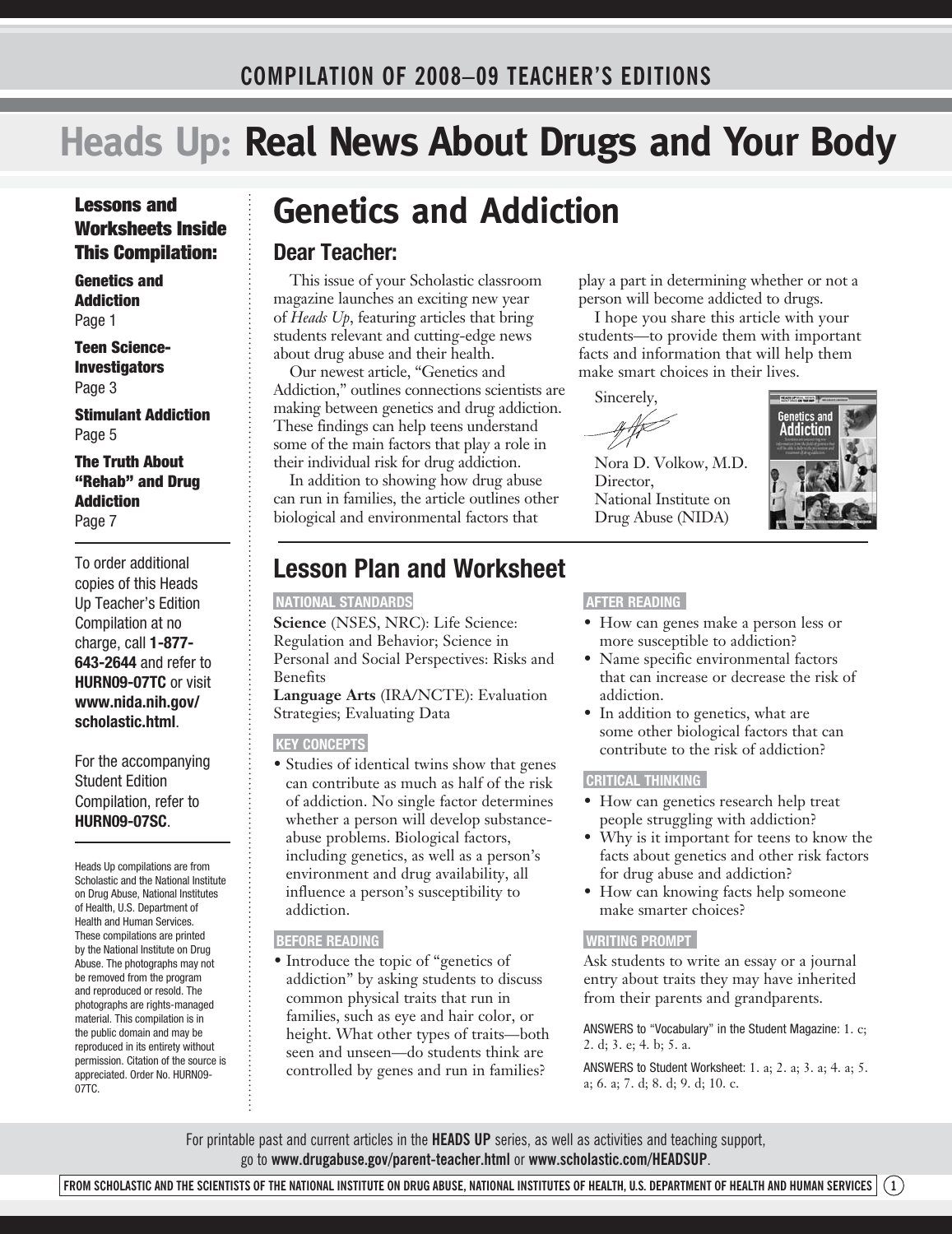

Name Date

## **What Do You Know About Genetics and Addiction?**

**Answer the questions below to find out what you know about genetics and its role in addiction.**

- 1. Genes can influence how a person responds to drugs.
	- (A) True
	- (B) False
- 2. Genes can significantly contribute to the risk of addiction. (A) True
	- (B) False
	-
- 3. Genes come in different forms, or "variants."
	- (A) True
	- (B) False
- 4. Addiction is a chronic yet treatable disease that affects the brain and behavior.
	- (A) True
	- (B) False
- 5. Some genes can make people more likely to abuse drugs. (A) True (B) False
- 6. No single factor determines whether a person will become addicted to drugs. (A) True
	- (B) False
- 7. Genes carry
	- instructions to make
	- (A) proteins
	- (B) bones
	- c hair
	- $\Omega$  all of the above
- 8. Which of the following is a risk factor for substance abuse?
	- a peers who use drugs
	- **b** substance abuse at home
	- c a chaotic home environment
	- $\Omega$  all of the above
- 9. Which of the following is a protective factor that reduces the risk of drug abuse?
	- (A) parental involvement
	- (B) strong community or school attachments
	- c strong family connections
	- $\Omega$  all of the above
- 10. A genetic variation that decreases the enzyme CYP2A6 can protect a person against addiction:
	- $(\widehat{A})$  heroin
	- (B) cocaine
	- c nicotine
	- $\circled{D}$  alcohol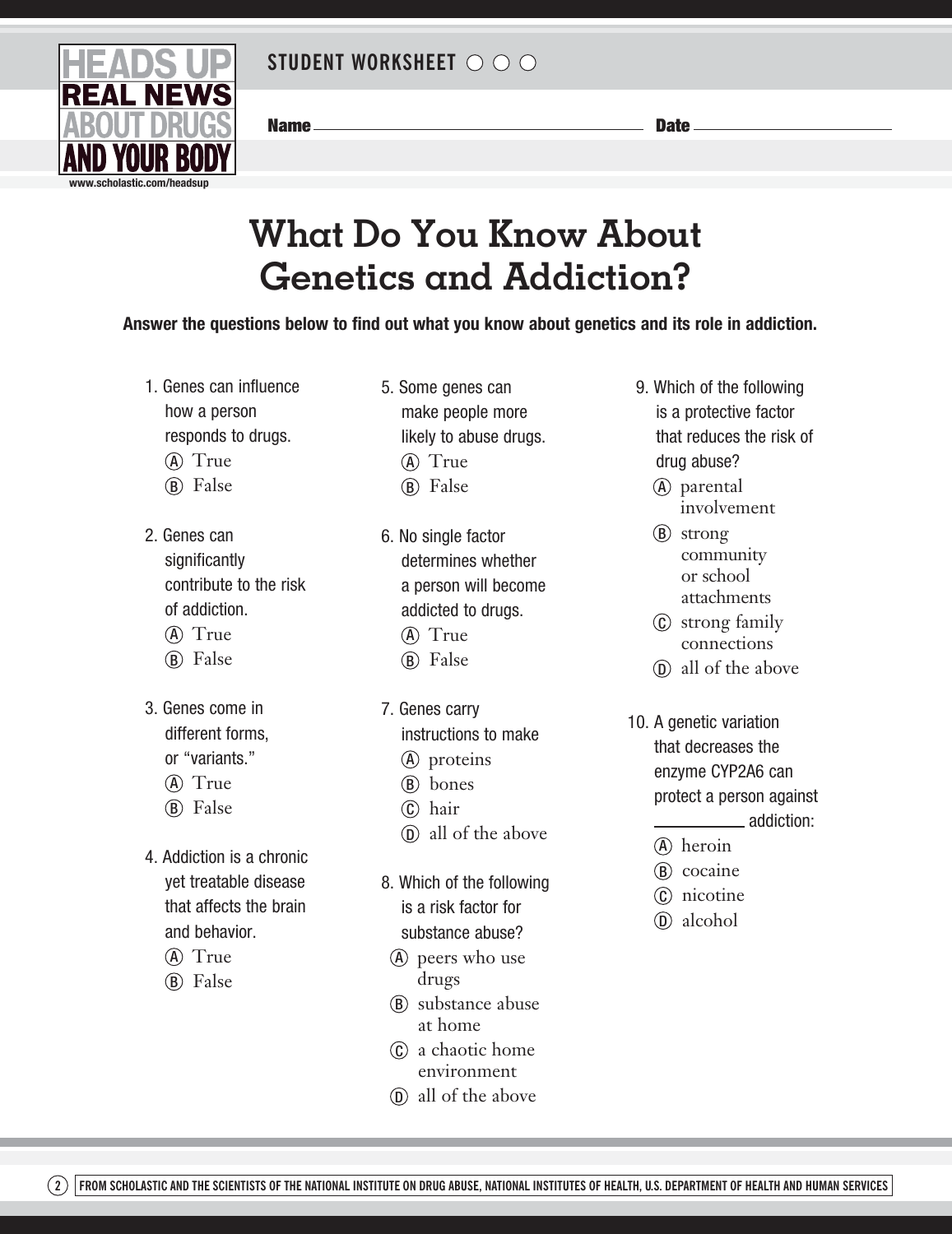

# **Teen Science-Investigators**

## In This Installment: **Dear Teacher:**

• Profiles of three teens who are the winners of the first-ever NIDA-Scholastic *Addiction Science Awards*



## More Information

- For more about the NIDA-Scholastic *Addiction Science Awards*, visit **www.drugabuse.gov/sciencefair**.
- For complete interviews with the three teen winners, visit **www.scholastic.com/headsup**.

Every day around the world, scientists are working hard to find answers to unsolved questions. Their discoveries and research provide inspiring examples of the power of science to change the world.

But when the scientists turn out to be teens, there's even more reason to take notice. This latest installment in the *Heads Up* series offers a very special look at three teens whose remarkable research will continue to shape our knowledge about drug abuse and addiction.

As winners of the first-ever NIDA-Scholastic *Addiction Science Awards*, our "Teen Science-Investigators"—Kapil Ramachandran, Ethan Guinn, and Shelby Raye—have shown the world what can be achieved by asking questions and by finding answers through the study of science. We hope you will share this article with your students to encourage them to consider and share questions that are intriguing to them, and to recognize the power of science to provide answers.

Sincerely,

Nora D. Volkow, M.D. Director, National Institute on Drug Abuse (NIDA)



## **Lesson Plan and Worksheet**

## **NATIONAL STANDARDS**

**Science** (NSES, NRC): Life Science; Science in Personal and Social Perspectives

## **BEFORE READING**

- Discuss what scientific researchers do; ask students about the role teens might play in scientific investigation.
- Discuss ways in which scientific tools and methods are used to answer questions.

### **AFTER READING**

- Why was each teen science-investigator in the article motivated to use science and research to seek answers to the questions he or she had?
- What results of the teens' research did you find surprising?

## **CRITICAL THINKING**

- How might the work of these teen science-investigators contribute to helping teens better understand the health consequences of drug abuse and addiction?
- What unique perspective do you think teens bring to addiction-science research?

## **WRITING PROMPT**

Ask students to write a paragraph about a question they have about drug abuse and/or addiction. Have them describe what inspired them to ask the question and how they might use science to answer it.

### **STUDENT WORKSHEET**

Distribute the graphing skills worksheet to build students' skills using line graphs and bar graphs. Explain that graphing and analyzing data are key parts of scientific research and reporting, and that each of the three teen scienceinvestigators used graphs as part of their research studies.

ANSWERS to Student Worksheet: 1. b; 2. b; 3. a.

For printable past and current articles in the **HEADS UP** series, as well as activities and teaching support, go to **www.drugabuse.gov/parent-teacher.html** or **www.scholastic.com/headsup**.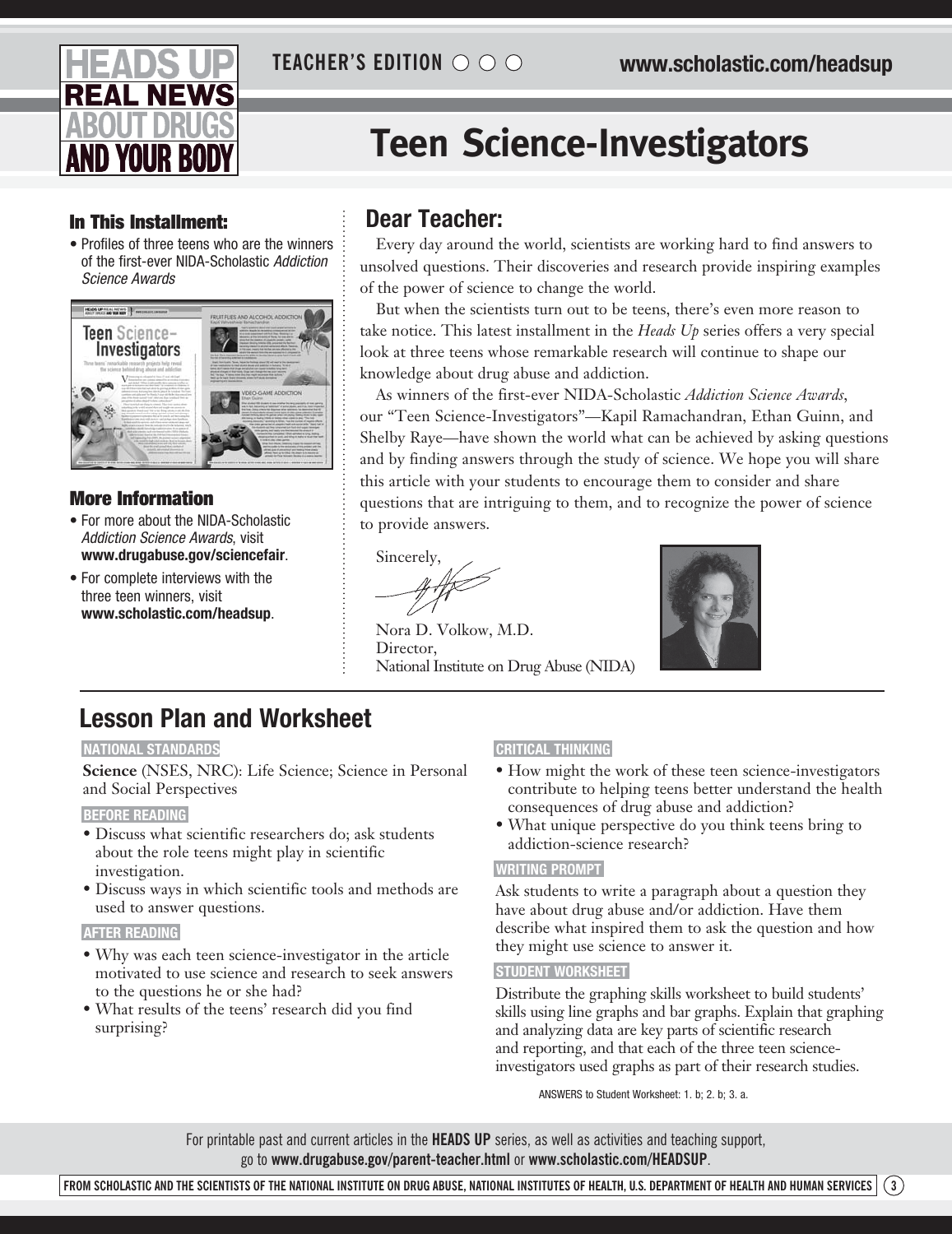

20

Name Date

## **Trends in Teen Drug Use**

**Collecting, graphing, and analyzing data are key parts of scientific research and reporting. Study the line graph below to analyze national trends in teen drug use from 1996 to 2007. Then answer the questions that follow.**



1. The graph shows the percents of  $8<sup>th</sup>$ -, 10<sup>th</sup>-, and 12<sup>th</sup>-graders who reported past-month use of an illicit drug from the years 1992 to 2007. (A) True

(B) False

- 2. Overall illicit drug use by  $8<sup>th</sup>$ , 10<sup>th</sup>-, and  $12<sup>th</sup>$ -graders  $$ 
	- between 1996 and 2007.
	- (A) increased
	- (B) decreased
	- C stayed the same
- 3. The percentage of  $8<sup>th</sup>$ -graders using an illicit drug dropped between 1996 and 2007.
	- **A** about 50 percent
	- **B** about 25 percent
	- $\odot$  more than 75 percent

**Now try this:** Bar graphs are another way to represent data. Like line graphs, bar graphs have a horizontal x-axis and a vertical y-axis. The height of each bar represents a certain value (percent) measured for each group. The table below includes the percentage data that were used to construct the line graph above. Select three separate years from the chart below. Then, on a separate piece of paper, create a bar graph to represent the percentage data of those three years for grades 8, 10, and 12.

|                        | 1996 | 1997 | 1998 | 1999 | 2000 | 2001    | 2002 | 2003 | 2004 | 2005 | 2006 | 2007 |
|------------------------|------|------|------|------|------|---------|------|------|------|------|------|------|
| 8 <sup>th</sup> Grade  | 14.6 | 12.9 | 12.  | 12.2 | 1.9  | 11<br>. | 10.4 | 9.7  | 8.4  | 8.5  | 8.   | 7.4  |
| 10th Grade             | 23.2 | 23.0 | 21.5 | 21.2 | 22.5 | 22.7    | 20.8 | 19.5 | 18.3 | 17 2 | 16.8 | 16.9 |
| 12 <sup>th</sup> Grade | 24.6 | 26.2 | 25.6 | 25.9 | 24.9 | 25.7    | 25.4 | 24.1 | 23.4 | 23.1 | 21.5 | 21.9 |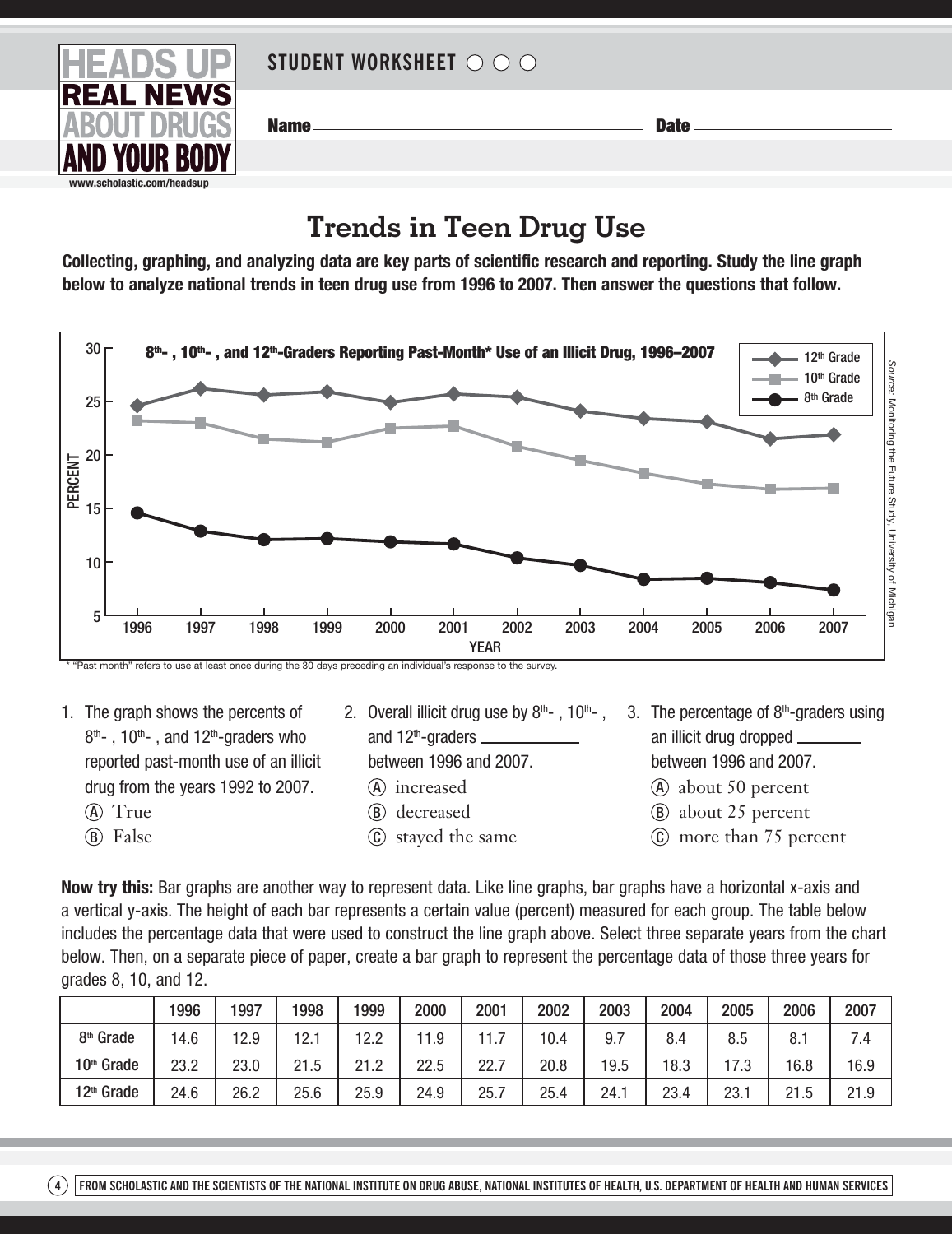

# **Stimulant Addiction**

## In This Installment: **Dear Teacher:**

- • Information about stimulants, including cocaine, methamphetamine ("meth"), MDMA ("ecstasy"), caffeine, nicotine, and the prescription ADHD drugs Adderall® and Concerta®
- How stimulants affect the brain
- How using stimulants damages the heart and other parts of the body



Despite the positive news of a decline in teen drug use, the use of stimulants, such as cocaine, is still at levels that raise concern. Results from the 2007 "Monitoring the Future" survey showed that 2.0 percent of 8th-graders, 3.4 percent of 10th-graders, and 5.2 percent of 12th-graders had abused cocaine within the last year. Further cause for concern is the perceived availability of stimulants among teens. According to the same survey, 19.0 percent of 8th-graders, 30.0 percent of 10th-graders, and 41.2 percent of 12th-graders responded that cocaine powder was "fairly easy" or "very easy" to get.

In this year's third installment of *Heads Up*, we hear the personal account of a teen drug user and provide the latest facts from NIDA scientists to highlight the hard truth about the effects of stimulants, especially cocaine, on the brain and the body. We hope you will share the article with your students so they will be well informed about the health risks and harmful effects of these powerfully addictive drugs.

Sincerely,

Nora D. Volkow, M.D. Director, National Institute on Drug Abuse (NIDA)



## **Lesson Plan and Worksheet**

## **NATIONAL STANDARDS**

**Science** (NSES): Life Science: Regulation and Behavior, Behavior of Organisms; Science in Personal and Social Perspectives: Personal Health, Risks and Benefits, Personal and Community Health

#### **KEY CONCEPTS**

- Stimulants are a class of drugs that "stimulate" the brain and central nervous system, temporarily increasing energy and alertness.
- Cocaine interferes with the brain's natural "reward system." It blocks the normal recycling of dopamine, causing the chemical to build up in the brain.
- Stimulants can be highly addictive and can have many harmful effects on the body, including potentially irreversible problems resulting from cardiovascular events (e.g., heart attacks, strokes).

#### **BEFORE READING**

• Introduce the topic by asking students whether they have heard of cocaine ("coke") or methamphetamine ("meth"). What do they know about these drugs? How do the drugs affect a person's behavior? How do they affect the body?

• Have students take the quiz on the student worksheet. After they complete the worksheet, have them read the article "Stimulant Addiction." Have students compare their answers with the information in the article.

### **AFTER READING**

- Have students retake the quiz on the student worksheet.
- How do the effects of stimulants on the brain explain why the drugs can be addictive?
- How can long-term use of stimulants affect the body? **CRITICAL THINKING**
- What fact about stimulants surprised you the most? Why?
- You may have heard rumors about celebrities, such as the "It Girls" in Hollywood, taking cocaine. How might this affect a teen's decision about using the drug?

### **WRITING PROMPT**

Have students write an essay about what they would say to a friend who wants to take cocaine or another stimulant because he or she heard it was a "great high."

ANSWERS to Student Worksheet: 1. A; 2. A; 3. A; 4. A; 5. A; 6. A; 7. B; 8. D; 9. D; 10. C

For printable past and current articles in the **HEADS UP** series, as well as activities and teaching support, go to **www.drugabuse.gov/parent-teacher.html** or **www.scholastic.com/headsup**.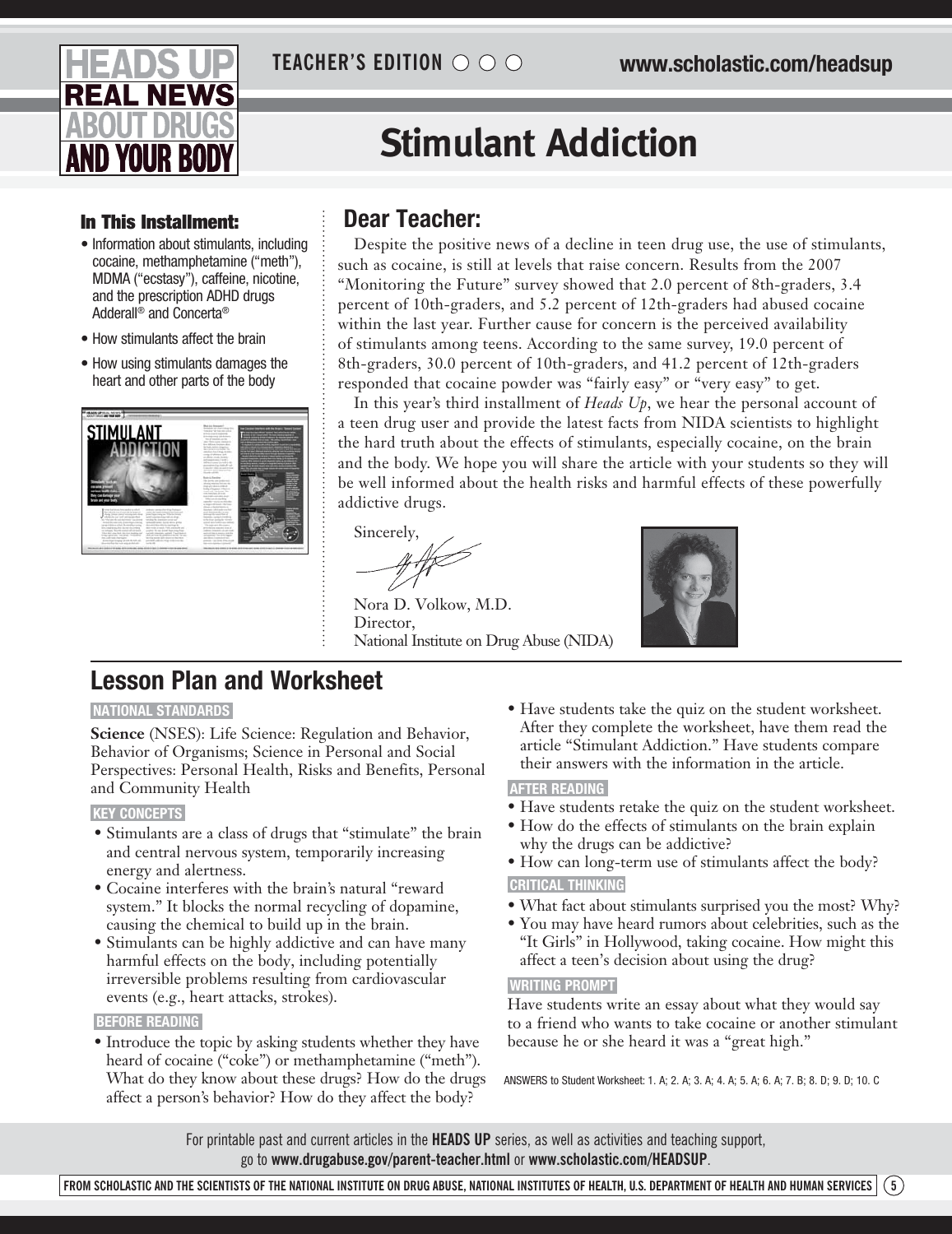

Name Date

# **What Do You Know About Stimulants?**

## **Answer the questions below to find out what you know about stimulants.**

- 1. Stimulants are drugs that can temporarily increase energy and alertness.
	- (A) True
	- (B) False
- 2. Nicotine and cocaine are both stimulants.
	- (A) True
	- (B) False
- 3. Stimulants affect the brain's natural "reward system."
	- (A) True
	- (B) False
- 4. Cocaine can cause paranoia.
	- (A) True
	- (B) False
- 5. Some of the effects of cocaine use can result in death.
	- (A) True
	- (B) False
- 6. Abusing cocaine can cause a person to lose the ability to feel happy without the drug.
	- (A) True
	- (B) False
- 7. How does cocaine affect the brain?
- a It slows down brain function.
- **b** It increases the amount of dopamine in the brain.
- $\odot$  It stops pleasurable signals from flowing through the brain.
- (n) It increases the number of neurons in the brain.
- 8. Which of the following is a possible short-term effect of using stimulants?
	- a Constricted blood vessels
	- b Diarrhea
	- c Vomiting
	- $\Omega$  All of the above
- 9. Which of the following effects on the body can some stimulants cause?
	- (A) Bowel gangrene
	- (B) Disturbed heart rhythms
	- c Frequent nosebleeds
	- $\Omega$  All of the above
- 10. Which of the following statements is FALSE?
	- (A) Nicotine is a stimulant.
	- **(B)** Cocaine can cause a young person to have a heart attack.
	- c Cocaine abuse has no effect on the brain.
	- $\circled{D}$  Using some stimulants can put a person at higher risk of contracting HIV.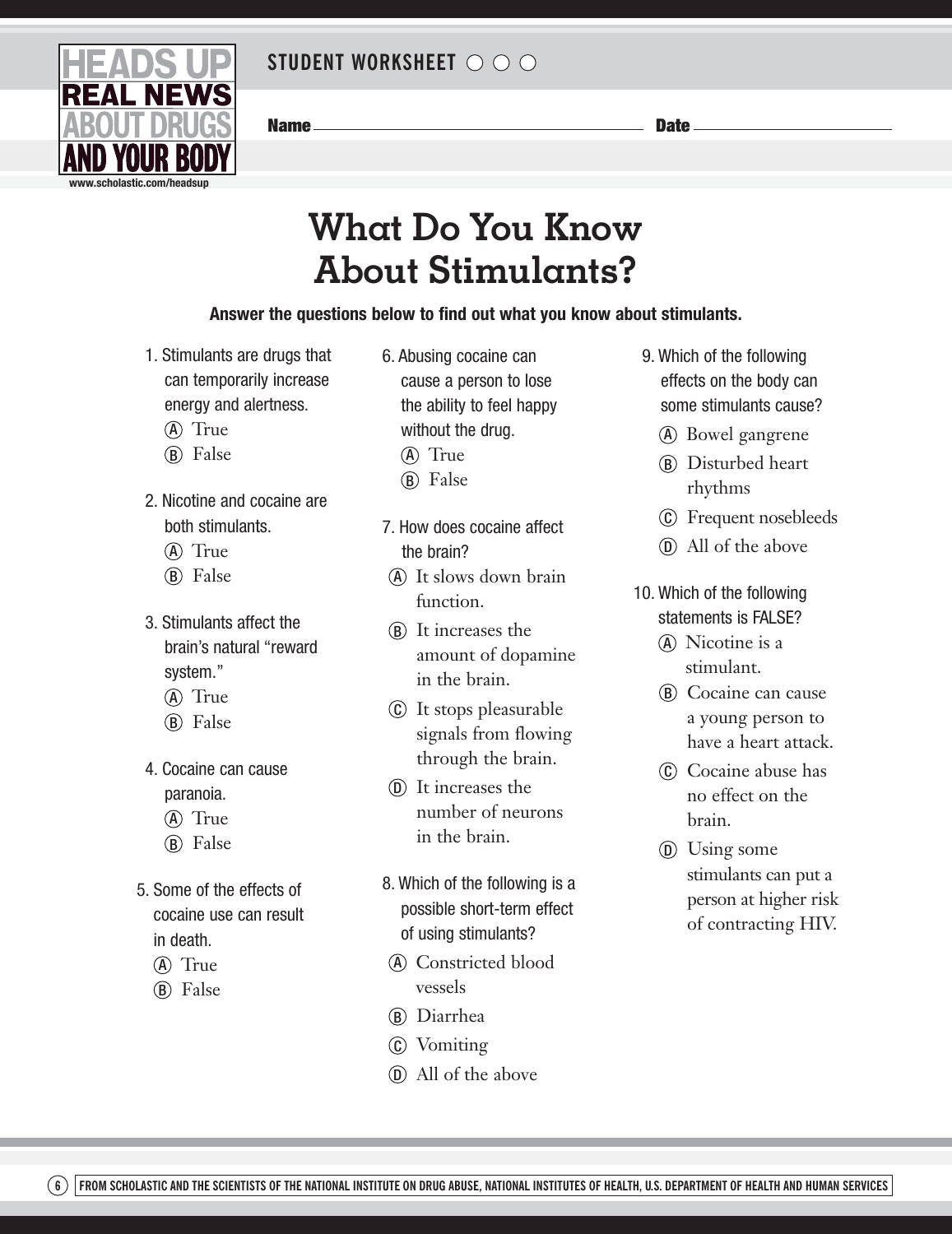

## **The Truth About "Rehab" and Drug Addiction**

## In This Installment: **Dear Teacher:**

- • Information about residential treatment centers and other treatments for drug addiction—a chronic disease
- Where and when to get help for an addiction
- • What happens in drug treatment programs, including behavioral therapies and medications that help patients avoid relapse
- Why drug addiction and other mental illnesses often occur simultaneously



"Rehab" is a commonly used term that can refer to a range of drug treatment options. Teens who read about celebrities checking into residential drug treatment centers—places that look a lot like five-star resorts—may have a glamorized view of drug addiction and treatment for drug addiction. Teens may not "get" the severity of drug addiction. If they do understand how serious drug addiction is, then they may not know where to get help. Untreated drug addiction presents the risk of serious problems within families and communities, including violence, crime, health emergencies, child abuse, and unemployment.

This final installment of this school year's *Heads Up* series highlights the realities of treatment for drug addiction. Teens will learn that drug addiction is a serious and chronic, yet treatable, brain disease. Like other chronic illnesses, drug addiction requires continued care, and successful treatment can involve several different therapies.

I hope you share this article with your students to provide them with important facts about drug addiction and treatment.

Sincerely,

Nora D. Volkow, M.D. Director, National Institute on Drug Abuse (NIDA)



## **Lesson Plan and Worksheet**

#### **NATIONAL STANDARDS**

**Science** (NSES): Life Science: Regulation and Behavior; Science in Personal and Social Perspectives: Personal and Community Health

**Language Arts** (IRA/NCTE): Evaluation Strategies **KEY CONCEPTS** 

- "Rehab" is a commonly used term to describe a range of drug treatment options. The reality of treatment is very different from what the celebrity media shows us.
- Effective treatments for drug addiction include behavioral therapies and medications.
- Successful treatment involves a combination of therapies that address a person's individual drug-abuse patterns and drug-related medical, psychiatric, and social problems.

#### **BEFORE READING**

- Discuss with students stories they've read about celebrities who have drug addictions and have gone to residential drug treatment centers.
- Discuss students' impressions of drug addiction and treatment. Ask them: *What kinds of stories have you heard about celebrities and drug addiction? What do you think of when you hear the word "rehab"?*

## **AFTER READING**

Have students take the quiz on the Student Worksheet (see reproducible on the following page), and then ask these questions:

- *Has your impression of drug addiction and treatment changed after reading the article? How and why?*
- *What are the similarities between drug addiction and asthma?*
- *What are some of the reasons that drug addiction is often comorbid with mental illness?*

### **CRITICAL THINKING**

- *Why would a drug-addiction treatment program require a person recovering to attend checkups with a therapist?*
- *Why do you think it is important to tailor a drug-addiction treatment program to a person's individual needs?*

### **WRITING PROMPT**

Have students write a mock magazine article about a teen addicted to drugs for their favorite pop-culture magazine. The article should highlight the teen's struggles with addiction and how he or she got help. Tell students that this article should bust myths about drug addiction and treatment.

ANSWERS to Student Worksheet: 1. B; 2. A; 3. A; 4. B; 5. A; 6. D; 7. D; 8. C; 9. C; 10. D

For printable past and current articles in the **HEADS UP** series, as well as activities and teaching support, go to **www.drugabuse.gov/parent-teacher.html** or **www.scholastic.com/headsup**.